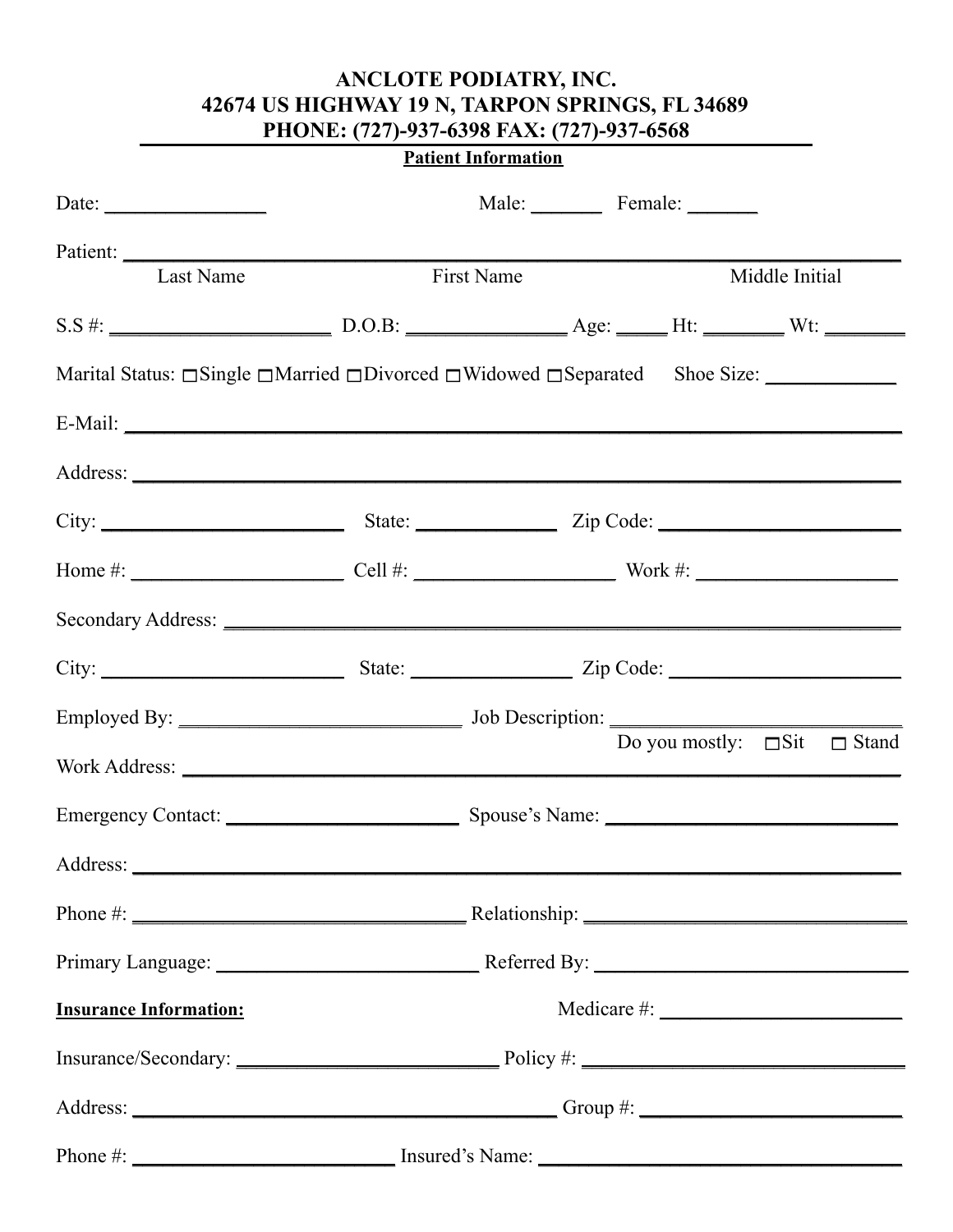| When did this problem start?              |                                                                                                          |               |                                                                                                                                                                                                                            |
|-------------------------------------------|----------------------------------------------------------------------------------------------------------|---------------|----------------------------------------------------------------------------------------------------------------------------------------------------------------------------------------------------------------------------|
| Was it:<br>$\Box$ Gradual $\Box$ Sudden   |                                                                                                          |               | Was there any trauma or injury? $\Box$ Yes $\Box$ No                                                                                                                                                                       |
|                                           |                                                                                                          |               | Has is become: $\Box$ Worse $\Box$ Better $\Box$ Unchanged What time of day does it hurt the worst?                                                                                                                        |
|                                           |                                                                                                          |               | Type of Pain: $\Box$ Sharp $\Box$ Dull $\Box$ Stabbing $\Box$ Burning $\Box$ Tingling $\Box$ Numbness $\Box$ Constant<br>$\Box$ Intermittent $\Box$ Hurts when walking $\Box$ Hurts at rest $\Box$ Aggravated by shoe wear |
|                                           |                                                                                                          |               | Has your foot been treated before? $\Box$ Yes $\Box$ No When? When Where?                                                                                                                                                  |
|                                           | Please tell us what your goals and expectations are relating to your problem:                            |               | Relating to your specific complaint(s), what would you like to accomplish during your first visit and in future                                                                                                            |
| <b>DIABETIC'S ONLY:</b>                   |                                                                                                          |               | Kidney problems:                                                                                                                                                                                                           |
|                                           | Name                                                                                                     | Address       | Date Last Seen                                                                                                                                                                                                             |
|                                           |                                                                                                          |               |                                                                                                                                                                                                                            |
|                                           | Name                                                                                                     | Address       | Date Last Seen                                                                                                                                                                                                             |
|                                           |                                                                                                          |               |                                                                                                                                                                                                                            |
|                                           | Name                                                                                                     |               | Address                                                                                                                                                                                                                    |
|                                           | Pharmacy:<br>Name                                                                                        |               | <b>Phone Number</b>                                                                                                                                                                                                        |
| <b>Allergies:</b><br>$\Box$ Adhesive Tape |                                                                                                          |               | $\Box$ No Known Allergies $\Box$ Novocain $\Box$ Iodine $\Box$ Penicillin $\Box$ Aspirin $\Box$ Sulfa $\Box$ Cortisone $\Box$ Codeine                                                                                      |
|                                           |                                                                                                          |               |                                                                                                                                                                                                                            |
| Prescription                              | <b>Medications:</b> Please give <b>exact dosage</b> . Include all over the counter medications/vitamins. | Prescriptions | Vitamins/Herbs/Diet Pills                                                                                                                                                                                                  |
|                                           |                                                                                                          |               |                                                                                                                                                                                                                            |
|                                           |                                                                                                          |               |                                                                                                                                                                                                                            |
|                                           |                                                                                                          |               |                                                                                                                                                                                                                            |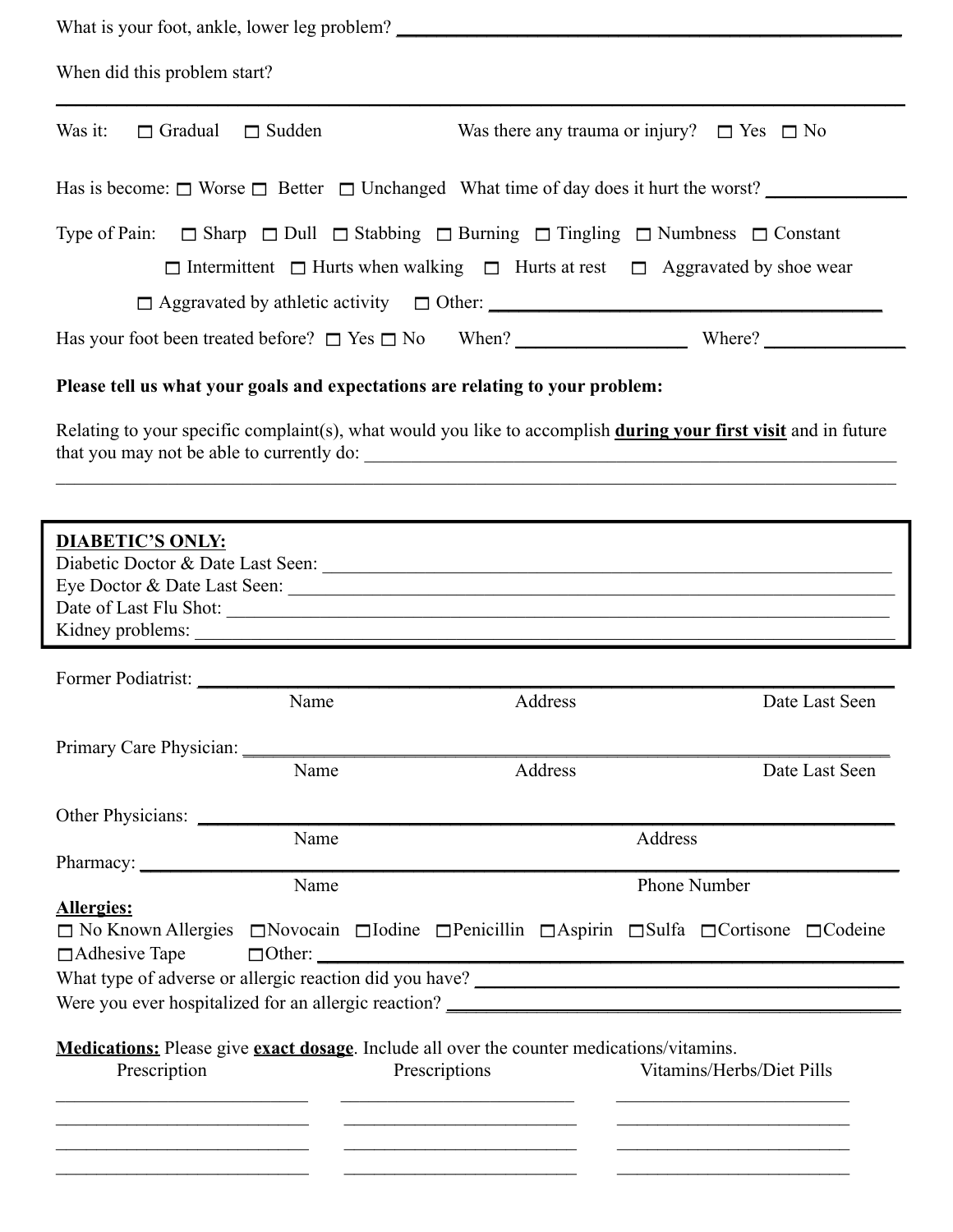|                      |                      | <b>Past History:</b> (Please check yes or no for the following)                        |  |  |
|----------------------|----------------------|----------------------------------------------------------------------------------------|--|--|
|                      |                      | $\Box$ Elevated Cholesterol $\Box$ Triglycerides                                       |  |  |
|                      |                      | □ Diabetes- □ Insulin Dependant □ Non-Insulin Dependant- Month & Year Diagnosed:       |  |  |
| $\Box$ Yes $\Box$ No |                      | Peripheral Neuropathy                                                                  |  |  |
| $\Box$ Yes $\Box$ No |                      | Stroke Month: Year: Year:                                                              |  |  |
| $\Box$ Yes $\Box$ No |                      | Prolonged Bleeding                                                                     |  |  |
| $\Box$ Yes $\Box$ No |                      | Circulation Problems: LEGS- □Upper □Lower FEET- □Left □Right □Both                     |  |  |
| $\Box$ Yes $\Box$ No |                      | Phlebitis- $\Box$ Right $\Box$ Left $\Box$ Both                                        |  |  |
| $\Box$ Yes $\Box$ No |                      | Night Cramps- $\Box$ Legs $\Box$ Feet $\Box$ Left $\Box$ Right $\Box$ Both             |  |  |
| $\Box$ Yes $\Box$ No |                      | Raynaud's Disease                                                                      |  |  |
| $\Box$ Yes $\Box$ No |                      | Anemia<br>Sickle Cell Anemia $\Box$ Yes $\Box$ No                                      |  |  |
| $\Box$ Yes $\Box$ No |                      | Arthritis $\Box$ Osteoarthritis $\Box$ Rheumatoid $\Box$ Gouty                         |  |  |
| $\Box$ Yes $\Box$ No |                      | Osteoporosis                                                                           |  |  |
| $\Box$ Yes $\Box$ No |                      | Gout- Location: Last Episode: Last Episode:                                            |  |  |
| $\Box$ Yes $\Box$ No |                      | Fibromyalgia $\Box$ Lupus Erythematosis $\Box$ Ankylosing Spondylitis                  |  |  |
| $\Box$ Yes $\Box$ No |                      | Neck Pain<br>Back Pain $\Box$ Yes $\Box$ No                                            |  |  |
| $\Box$ Yes $\Box$ No |                      |                                                                                        |  |  |
| $\Box$ Yes $\Box$ No |                      | Heart Problems- □ Tachycardia □ Atrial Fibrillation □ Heart Attack □ Other: __________ |  |  |
| $\Box$ Yes $\Box$ No |                      | Coronary Artery Disease                                                                |  |  |
| $\Box$ Yes $\Box$ No |                      | Asthma- $\Box$ COPD $\Box$ Emphysema $\Box$ Lung Infections                            |  |  |
| $\Box$ Yes $\Box$ No |                      | Glaucoma                                                                               |  |  |
| $\Box$ Yes $\Box$ No |                      | Cataracts                                                                              |  |  |
| $\Box$ Yes $\Box$ No |                      | Thyroid Problems- $\Box$ Hypothyroidism $\Box$ Hyperthyroidism                         |  |  |
|                      | $\Box$ Yes $\Box$ No | Cancer-Location: Type: Type:                                                           |  |  |
| $\Box$ Yes $\Box$ No |                      |                                                                                        |  |  |
| $\Box$ Yes $\Box$ No |                      | Gallbladder Disease                                                                    |  |  |
| $\Box$ Yes $\Box$ No |                      | Colitis                                                                                |  |  |
| $\Box$ Yes $\Box$ No |                      | Depression                                                                             |  |  |
| $\Box$ Yes $\Box$ No |                      | Bipolar                                                                                |  |  |
| $\Box$ Yes $\Box$ No |                      | Rheumatic Fever                                                                        |  |  |
| $\Box$ Yes $\Box$ No |                      | <b>Sexually Transmitted Disease</b>                                                    |  |  |
| $\Box$ Yes $\Box$ No |                      | Dizziness- $\Box$ Vertigo $\Box$ Unstable Gait $\Box$ Frequent Falls                   |  |  |
| $\Box$ Yes $\Box$ No |                      |                                                                                        |  |  |
|                      |                      |                                                                                        |  |  |

## **PAST SURGURIES**: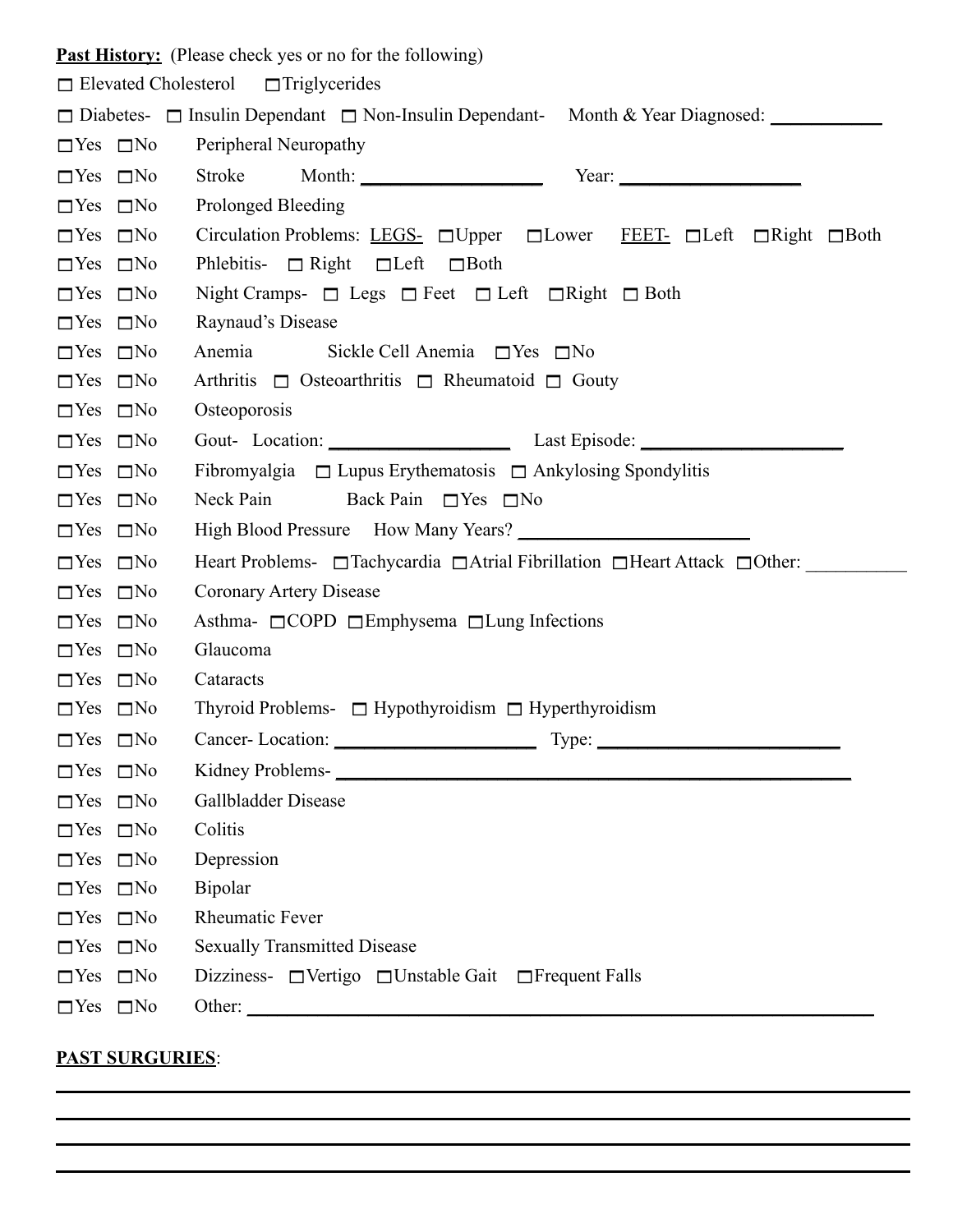| <b>FAMILY HISTORY:</b> Please check any/all boxes that apply and fill in the information below: |  |  |  |  |
|-------------------------------------------------------------------------------------------------|--|--|--|--|
|-------------------------------------------------------------------------------------------------|--|--|--|--|

| <b>Relative:</b> | Status: |                                                            | <b>Cause of Death:</b> |  |
|------------------|---------|------------------------------------------------------------|------------------------|--|
| Father           | Age     | $\square$ Alive $\square$ Deceased $\square$<br>Age        |                        |  |
| <b>Mother</b>    |         | $\square$ Alive $\square$ Deceased $\square$<br>Age<br>Age |                        |  |
| <b>Brother</b>   | Age     | $\Box$ Alive $\Box$ Deceased<br>Age                        |                        |  |
| <b>Sister</b>    |         | $\Box$ Alive $\Box$ Deceased                               |                        |  |
| Other:           |         |                                                            |                        |  |
|                  | Age     | $\square$ Alive $\square$ Deceased $\square$<br>Age        |                        |  |
|                  | Age     | $\Box$ Alive $\Box$ Deceased<br>Age                        |                        |  |
|                  | Age     | $\square$ Alive $\square$ Deceased<br>Age                  |                        |  |

**Please list any other known medical diagnosis/ medical issues that have been in your family history and their relation to you.**

**\_\_\_\_\_\_\_\_\_\_\_\_\_\_\_\_\_\_\_\_\_\_\_\_\_\_\_\_\_\_\_\_\_\_\_\_\_\_\_\_ \_\_\_\_\_\_\_\_\_\_\_\_\_\_\_\_\_\_\_\_\_\_\_\_\_\_\_\_\_\_\_\_\_\_\_\_\_\_\_**

**\_\_\_\_\_\_\_\_\_\_\_\_\_\_\_\_\_\_\_\_\_\_\_\_\_\_\_\_\_\_\_\_\_\_\_\_\_\_\_\_ \_\_\_\_\_\_\_\_\_\_\_\_\_\_\_\_\_\_\_\_\_\_\_\_\_\_\_\_\_\_\_\_\_\_\_\_\_\_\_**

| <b>PERSONAL HABITS:</b>                                                  |                                                                |
|--------------------------------------------------------------------------|----------------------------------------------------------------|
| Have you ever smoked tobacco? $\Box$ Yes $\Box$ No                       | I quit using tobacco use completely. $\Box$ Yes $\Box$ No      |
| Do you use chewing tobacco? Yes No                                       | How many years did you smoke prior to quitting?                |
|                                                                          | How many packs a day did you smoke?                            |
| Do you currently smoke? $\Box$ Yes $\Box$ No                             |                                                                |
| $\Box$ Cigarettes $\Box$ Cigars $\Box$ Pipe                              | Do you drink alcohol? $\Box$ Yes $\Box$ No                     |
| Amount per day:                                                          | Alcohol consumption per day: $\Box$ One $\Box$ Two $\Box$ More |
|                                                                          |                                                                |
|                                                                          |                                                                |
|                                                                          |                                                                |
| How often? $\Box$ Once a Week $\Box$ Two-Three times a Week $\Box$ Daily |                                                                |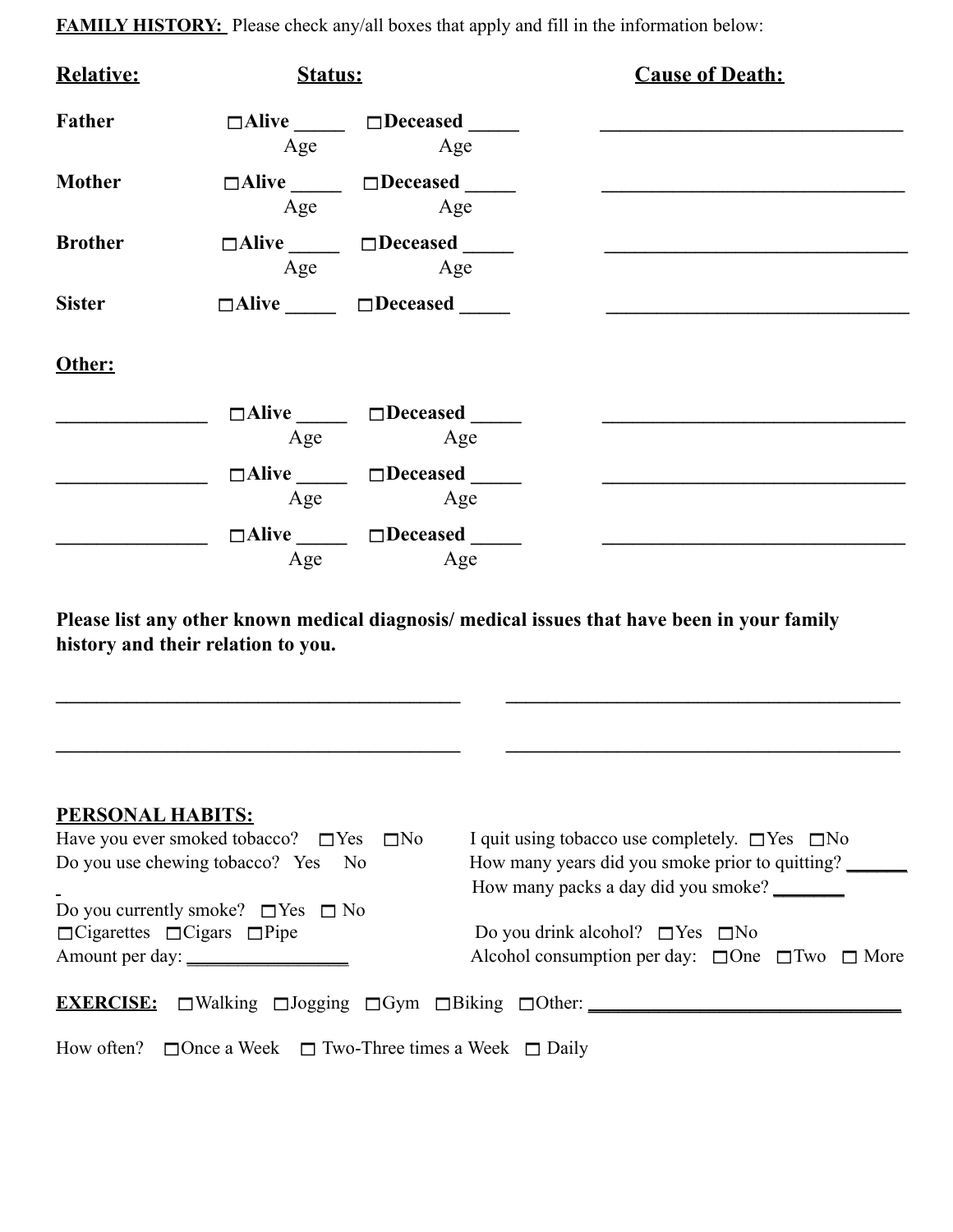#### **PERMISSION FOR TREATMENT**

I, the undersigned, hereby voluntarily consent to medical care/ diagnostic treatment and/or minor surgical treatment by **ANCLOTE PODIATRY,INC** deemed advisable and necessary in the diagnosis and treatment of my condition. I am aware that the practice of medicine is not an exact science and I acknowledge that no guarantees have been made to me as a result of treatment or examination in the office. I authorize the release of any of my past/ current medical records that are needed for my treatment from any prior healthcare providers.

#### **Signature: \_\_\_\_\_\_\_\_\_\_\_\_\_\_\_\_\_\_\_\_\_\_\_\_\_\_\_\_\_\_\_\_\_\_\_\_\_\_\_\_\_\_\_\_\_\_ Date: \_\_\_\_\_\_\_\_\_\_\_\_\_\_\_\_\_\_\_\_\_\_\_\_\_\_**

#### **AUTHORIZATION AND ASSIGNMENT**

I request the payment of Authorized Medicare/ Insurance benefits to be made to either me or on my behalf of any services furnished by **ANCLOTE PODIATRY INC,**. I authorize any holder of medical information about me to release to CMS/ Insurance Carriers and its agents any information needed to determine these benefits or benefit related services. I hereby authorize **ANCLOTE PODIATRY INC,** to furnish information to Medicare/ Insurance Carriers concerning my medical condition, illness and treatment to determine for related services. I hereby authorize (assign) medical/diagnostic/surgical benefits payable for the services rendered. I understand that any unpaid balance not covered by this policy will be payable by me. I understand and agree (regardless of my insurance status), that I am ultimately responsible for the balance of any professional services rendered. I understand that I am responsible for any charges incurred if my account is sent to a collection agency and for any returned checks. I understand that Medicare and/or other Insurance Carriers do not cover all office services/ procedures. I agree to take full responsibility for any unpaid balances and that such payment will be made to this physician's office for services. I certify that the information given here is true and correct to the best of my knowledge. I will also notify you of any changes in my status of change in the above information.

**Signature: \_\_\_\_\_\_\_\_\_\_\_\_\_\_\_\_\_\_\_\_\_\_\_\_\_\_\_\_\_\_\_\_\_\_\_\_\_\_\_\_\_\_\_\_\_\_ Date: \_\_\_\_\_\_\_\_\_\_\_\_\_\_\_\_\_\_\_\_\_\_\_\_\_\_**

#### **DESIGNATED RELATIVE**

|                       |                       | I authorize discussion of my General Medical Condition and Diagnosis (including treatment, payment, and health   |
|-----------------------|-----------------------|------------------------------------------------------------------------------------------------------------------|
|                       |                       | $care operations)$ with: $\Box$ Spouse $\Box$ Children $\Box$ Other:                                             |
| case of an emergency. |                       | Please list the family members or significant other, if any, whom we may inform about your medical condition, in |
|                       |                       |                                                                                                                  |
|                       |                       |                                                                                                                  |
|                       |                       |                                                                                                                  |
|                       | <b>PRIVACY NOTICE</b> | I have received a copy of ANCLOTE PODIATRY, INC office privacy notice per HIPPA guidelines.                      |
|                       |                       |                                                                                                                  |
|                       |                       | $S.S$ #:                                                                                                         |
|                       |                       |                                                                                                                  |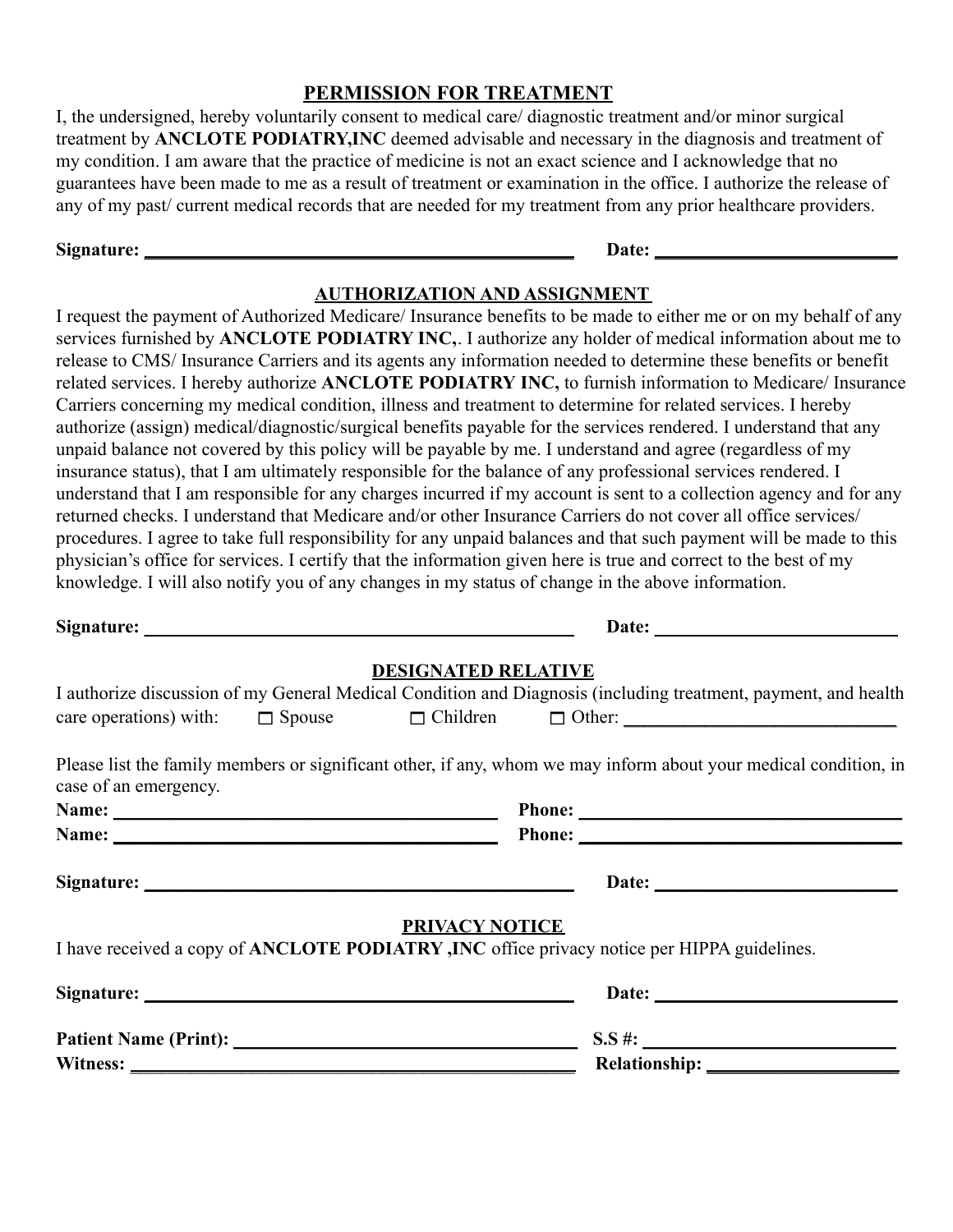# **Notice of Privacy Practices for Protected Health Information (HIPPA)**

## **"This Notice Describes How Medical Information About You May Be Used And Disclosed And How You May Get Access To This Information". Please Review It Carefully!**

#### **We Safeguard Information About Your Health And person:**

We collect information from you and store it in a medical record as well as in a computer. Charts are stored in a secure area and available only to designated staff and only for designated reasons. Housekeeping, maintenance, and other non-office personnel have no access to the chart area. Service technicians may have access to the computers, but only for service of computer operations.

### **Typical Uses And Disclosures Of medical Information:**

We collect medical information from you. Within our office, we restrict the disclosure of this information to doctors, nurses, technicians, and insurance and billing personnel. We may use your medical information for treatment and care, payment to insurers and for health care operations. Outside our office, we restrict the disclosure to those people, entities and agencies for whom you authorize disclosure such as other health care providers (doctors, nurses, extended care facilities), insurance companies, billing agencies, hospital and surgery sites, or those agencies and entities for whom legal and administrative requirements demand disclosure such as:

- When required by law
- Public health activities (death, child abuse, neglect, domestic violence, problems with products, reactions to medications, product recalls, disease/infection exposure, disease/injury/disability control/prevention)
- Health oversight activities (audits, investigations, inspections)
- Judicial and administrative proceedings (court order)
- Appropriate law enforcement requests (to identify or locate a suspect, fugitive, material witness, or missing person)
- Deceased person information to coroners, medical examiners, funeral directors
- Organ and tissue donation
- Research, provided authorization is IRB-Approved or privacy board-approved
- Emergencies or to avert serious threat to health or safety
- Specialized government functions (military, inmates)
- Workers compensation
- Disaster relief

## **We will not use or disclose your medical information for any purpose not listed without your specific written authorization. Any specific written authorization you provide may be revoked at any time by writing to us.**

### **Patient Privacy Rights:**

#### **You Have The Right To:**

- Inspect and copy medical information from your chart. You may submit a written request to our office and pay the copy fee and receive a copy of your record. We must respond within 30 days. You may also get an electronic copy if we have one available.